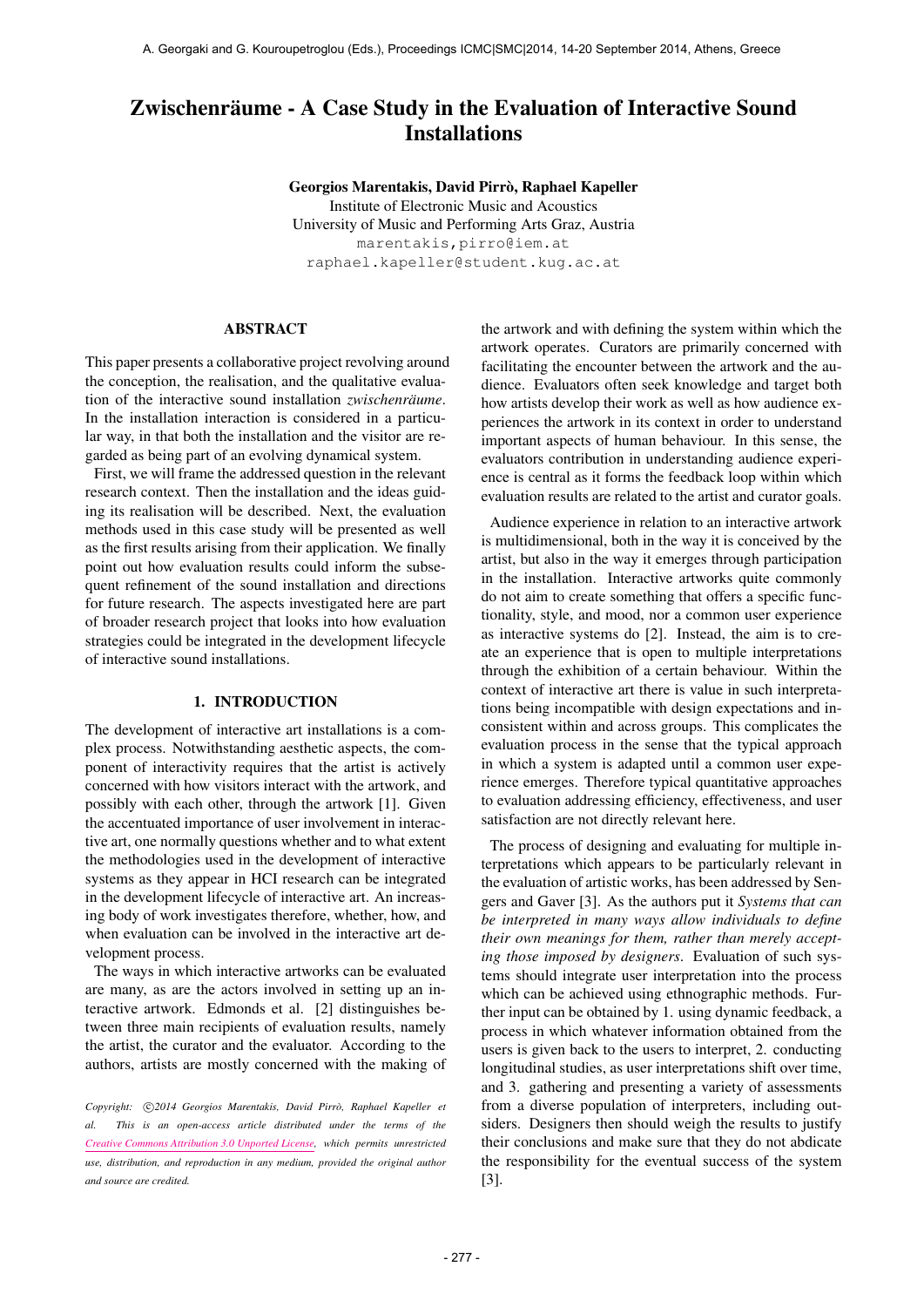# 2. RELATED WORK

A considerable body of work in the evaluation of interactive art has emerged in the Beta  $\overline{\ }$  Space [4], a space in which interactive artworks at different development stages are exhibited and audience experience is evaluated [2]. The evaluations use a variety of methods, combining direct user observation or video recordings, with either contextual interviewing, video-cued recall, structured interviews, or questionnaires [5, 6]. The video-cued recall method is an especially interesting dynamic feedback evaluation method [3], as participants are shown a video of themselves and asked to recall what they experienced, while watching their actions. The group has developed a coding scheme that can be used to support data analysis based on the analysis of evaluation material from a number of installations. Two major coding classes are used. The first relates to the behaviour of the individuals as it emerges through their observed actions and the content analysis of the texts. The second represents the cognitive activity, being divided into hypothetical levels of how information is processed.

Höök et al. [7] have used a variation of the co-discovery method, in which groups of users visited the installation while their interactions were recorded, followed up using open-end interviews. Since visitors spoke to each other naturally while visiting the installation, such a method enabled the researchers to follow their theory-forming process and obtain insight into how different personalities interacted with the installation. The authors also argue that although such a group method would not yield typical average user data, it provides access to group reactions and dynamics and is closer to how art is often experienced.

Morrison et al. [8] have used more open techniques which they tried to bring together using the grounded theory method [9]. The evaluators used shadowing, interviewing and informal discussion, and questionnaires. The authors used the concept of *lucid engagement and design* [10] in their evaluations as it helped emphasising the playfulness aspect of artistic works.

# 2.1 Evaluating Sonic Interaction Design

Despite the amount of work directed in the evaluation of Interactive Art, the application of evaluation methods in Sonic Interaction Design (SID) installations has been limited. As a first step in investigating evaluation in SID installations, we evaluated the interactive sound installation zwischenräume. As this was our first attempt in evaluating a SID installation, we used the open and flexible approach of grounded theory, which poses no particular constraints in the evaluation process and allows the evaluator to proceed without assuming any previous knowledge on the research domain [9]. Stemming from sociology, such an approach is inherently ethnographic, thus being appropriate for the evaluation of systems designed to yield different interpretations [3]. Although we considered using the video-cued recall method for the evaluation, this did not prove feasible to apply, as video and audio obtained with conventional recording means did not appear to provide something the visitor could relate to given the auditory spatial complexity of this installation. Instead, data

from in-situ user observation, video recordings, and open interviews were collected and analyzed.

# 3. THE INSTALLATION *ZWISCHENÄUME*

# 3.1 Conception

The idea behind *zwischenräume* was to create an interactive sound environment which would be experienced as an organic entity continuously sensing the space, reacting to sonic events, and providing dynamic sonic spatial perspectives depending on the visitors' actions or their mere presence. Interaction with the installation is made possible only through sound which functions both as input and output.

Displaying the inner rules and workings of the installation to the public was less relevant. Instead, the aim was to capture visitors' interest and convey an impression of openness and playfulness by offering graspable and playful affordances that trigger the action perception loop.

Di Scipio's approach to interactive systems as ecosystemic systems[11] was central to the conception of the installation. The visitors and the installation are regarded as equal partners or agents that share the same space and interact with each other much like an evolving dynamical system. Interactivity was conceived as a continuous exchange between these actors that affects the state of both of them through an adaptation process that eventually "resonates" in one or more particular behaviour i.e. *the sense of any change in time or space of an entity with respect to its surrounding* (Rosenblueth [12]). On this basis, three specific scenarios or separable *eigenbehaviours*[13] (see section 3.2) were developed. These *eigenbehavours* were then recomposed using a dynamical system that orchestrated their temporal and spatial evolution depending on the way the visitor would interact.

The aforementioned concepts were framed by conceiving the installation as a feedback system, in which sound picked up by microphones is projected back into the room with a specific delay. Feedback systems exhibit dynamically evolving behaviour which served as the basis for the *eigenbehaviours* developed.

In particular, by varying the time delay a rich palette of distinct sonic experiences emerges ranging from feedback tones, to the perception of spaciousness and eventually to echo effects. The need to stimulate the whole room emerges naturally when aiming at such impressions as it provides a spatial layer for the system behaviour and an embodied agent to interact with.

Consequently, the development revolved around the spatial, temporal and energy relationships between the location of microphones picking up sound and the loudspeakers projecting it back. Necessary tools were a simple location detection algorithm, implemented by determining which microphone received the maximum input at any time, and a fast ring buffer system that allows the efficient control of the delay and the gain of the output of each loudspeaker. Implementation has been done in the *rattle*<sup>1</sup> and

<sup>&</sup>lt;sup>1</sup> Rattle is being developed and maintained by David Pirrò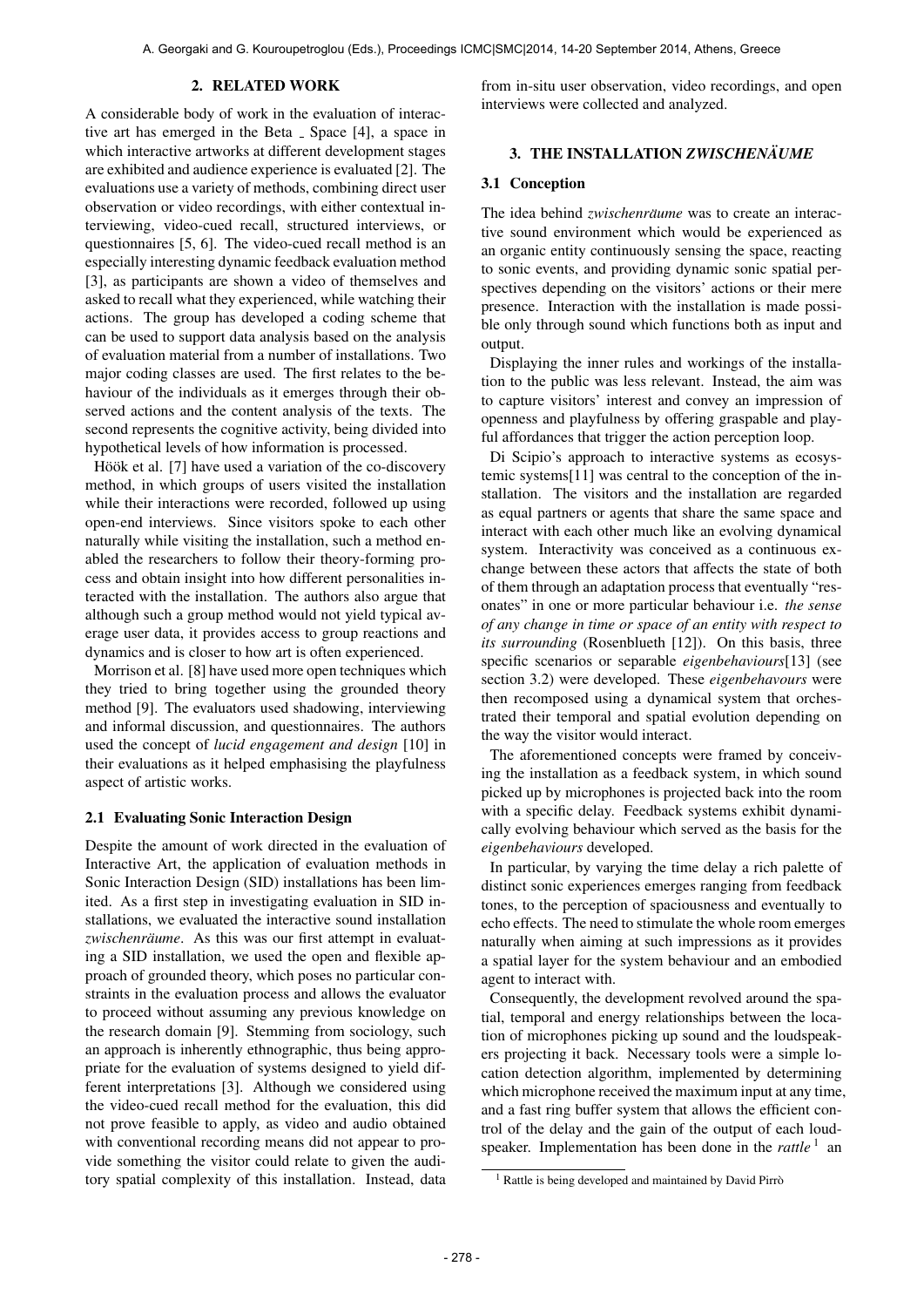



Figure 1: Photos from the final installation setup in the Forum Stadtpark exhibition space.

real-time DSP programming environment written in C. *rattle* can also be used as a mass-based physical modelling server, a feature we used in the final realisation of the installation. This programming environment is based on an interpreter written using CLANG and  $LLVM<sup>2</sup>$  that is used to define and JIT-compile new functions in real-time thus allowing for rapid prototyping and audio synthesis[14].

# 3.2 Development and Scenarios

The installation was developed during a period of experimentation and exploration that took place in the CUBE  $3$ studio in the Institute of Electronic Music and Acoustics in Graz. The principal aim was to develop a repertoire of clearly separable *scenarios* or *eigenbehaviours* that yield interesting and perceptually distinct sonic outcomes. Scenarios were defined as parametrisations of the system that expose a special behaviour with respect to its interaction with the visitor and the environment. Finally, a physical model was conceived that would bring these scenarios together in a single installation that could expose either one or mix together according to the visitors' activity in the room. The three scenarios and the physical model that

were eventually chosen for the installation are presented in the next paragraphs.

# *3.2.1 Feedback*

This scenario is exploiting the feedback phenomenon that occurs when no or very little delay exists between input and output. In the most simplest case, feedback manifests as tones, whose frequency depends on the main resonant frequencies of the room and its acoustic characteristics. However, when many loudspeakers with quasi-random orientations and locations are used as output and many microphones as input, more resonant frequencies can be excited simultaneously producing complex spectra. To allow for spectral variability however the main resonant frequencies need to be suppressed as they would otherwise dominate and lead the system into similar states. This can be achieved using a limiter and a peaking filter bank to control the overall amplitude of the feedback tones and the time needed for these tones to appear. Adapting the filter bank allows direct control over the "inertia" of the system, that is the system sensitivity to changes in the environment and the ease with which a transition between different feedback states occurs.

Calibrating gain factors, filters and limiters was challenging as the feedback system strongly depends on the par-

<sup>2</sup> http://clang.llvm.org/ accessed 2014-04-12

<sup>3</sup> http://iem.kug.ac.at/, accessed 2014-04-12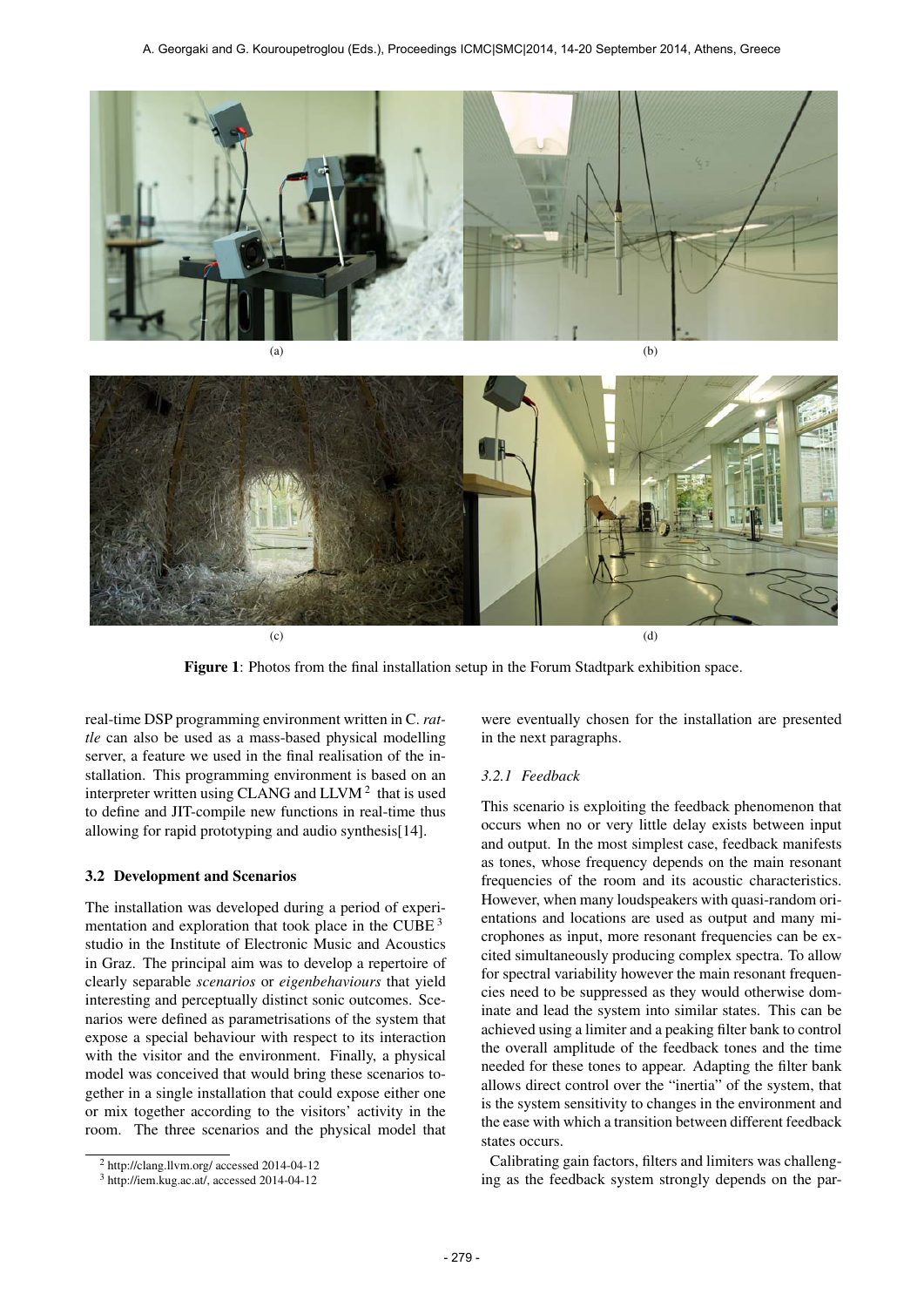ticular space and the loudspeaker and microphone spatial positioning. It was however possible to find configurations in which complex feedback tones were produced whose spectra depended on the listening location and the mere visitors' presence. In particular, the nearer the visitor was to a loudspeaker (or even holding a hand directly in front of a membrane), the more dramatic and fast were the reactions of the system. It has to be noted that this is the only scenario in which the installation was producing sound apparently on its own.

# *3.2.2 Hall and Echo*

In this scenario we increased the delay between input and output creating a spatially distributed hall effect and effectively increasing the perceived acoustic size of the room. With even longer delays echoes would appear, that would propagate onto the loudspeaker leading to an impression of spatial spreading of the sound. Moreover, the feedback of the echoes into the system through the microphones, yielded further softer echoes that eventually smeared uniformly over the whole array and slowly disappeared.

By adjusting the spatial distribution of the loudspeakers, the effect of echoes from specific loudspeakers on specific microphones can be changed leading to the appearance of prominent spatial inhomogeneities. It could happen that echoes would "hang" between some loudspeakers and microphones never disappearing or even continuously growing louder. To avoid this we introduced a calibration step by which loudspeaker gains were recomputed so that the maximum RMS value from each loudspeaker measured on the microphone array was equalised. This operation allowed more control and more stability in the overall system.

Refining this scenario, gain and delay times were chosen such that the delayed signal was just on the threshold of being perceived as an echo. In this way a hall effect would emerge for continuous sounds (e.g. whistling), due to the temporal overlap of the sound with the echo onsets. In contrast, for impulsive sounds, the perception of echoes would be accentuated given the temporal distinction between sound offset and echo onset.

# *3.2.3 Paths*

This scenario is derived from the previous and restructures it in order to provide the impression of auditory movement; echoes that slowly "crawl" in space, departing from the location the sound was produced and moving along clearly perceivable, dynamic and changing paths through the loudspeaker array. To reinforce echo perception, delays here operate past the echo threshold.

Sound captured by the microphone closest to the sound producing action is recorded and played back delayed from the nearest speakers. Using an adjustable delay the same sound is projected to the one or two loudspeakers closest to the previous with a slightly attenuated amplitude. As this process is repeated, a path of echoes is created, propagating from one loudspeaker to the other and eventually, after a period that depends on an attenuation factor, disappears. We intentionally avoided propagation paths in fixed directions in space (e.g. all paths moving towards one side of the room) and paths that would recirculate between a small number of loudspeakers. In order to minimize the effect of propagating echoes on further stimulating the system, the signal from the one microphone receiving maximum energy was used as source and the input gain for all other microphones was strongly diminished. Only sound exceeding a specific threshold would be used as sources for this scenario. The scenario was fine tuned in order to minimise recapturing subsequent repetitions that would obscure the development of the paths in space.

Particular to this scenario is that it explicitly advocates interaction between the visitor and the installation. In contrast to the previous scenarios, the effect of the acoustic environment is limited, making the behaviour of the installation's response completely dependent on the actions and sonic events produced by the audience.

#### *3.2.4 Physical model*

The goal of the physical model was to operate on the parameter space defined by the previous scenarios and synthesize their behaviour. In the model, both loudspeakers and microphones were defined as masses placed in locations that resembled their actual positions in the exhibition space, with microphones above the loudspeakers plane. All these objects were connected by forces. The masses representing the microphones exerted gravitational forces on the neighbouring loudspeakers masses. These, in turn, exerted and were affected by fixed spring-like forces exerted by their nearest neighbours. When a microphone received a signal above a certain threshold, it "pulled" the loudspeakers it was connected with, with a force proportional to the signal's energy, thus exiting the whole system. This threshold was high enough to allow the whole system to relax when sound in the room was soft. The result was a mesh that, when excited, would behave much like a plate. An excitation would be transmitted to all loudspeaker masses in the model and the whole mesh would slowly wobble back to a resting state within a time frame determined by the inertia of the masses and the attrition we used. Using *rattle*, the simulation of this model was run in real-time at sample rate.

The displacement of the loudspeakers along the  $z$ -axis (towards the microphones) was used to control the delay with which captured sound would be reproduced by the connected loudspeakers (ranging from zero when in rest position to values appropriate for the hall and echo scenario). Velocity along the z-axis was used to control the gain of the loudspeakers (ranging from a lower threshold suitable to the feedback scenario (mass at rest) to a value appropriate for the echo scenario). Speed along the direction connecting one loudspeaker mass to its neighbours (paths scenario see 3.2.3) was used to control the amplitude with which the signal was reproduced by the next mass. The displacement of the loudspeaker masses was mapped to the delay factor with which the repetitions were reproduced along the paths.

The effect of these choices was that when the masses were at rest i.e. when there was little or no activity in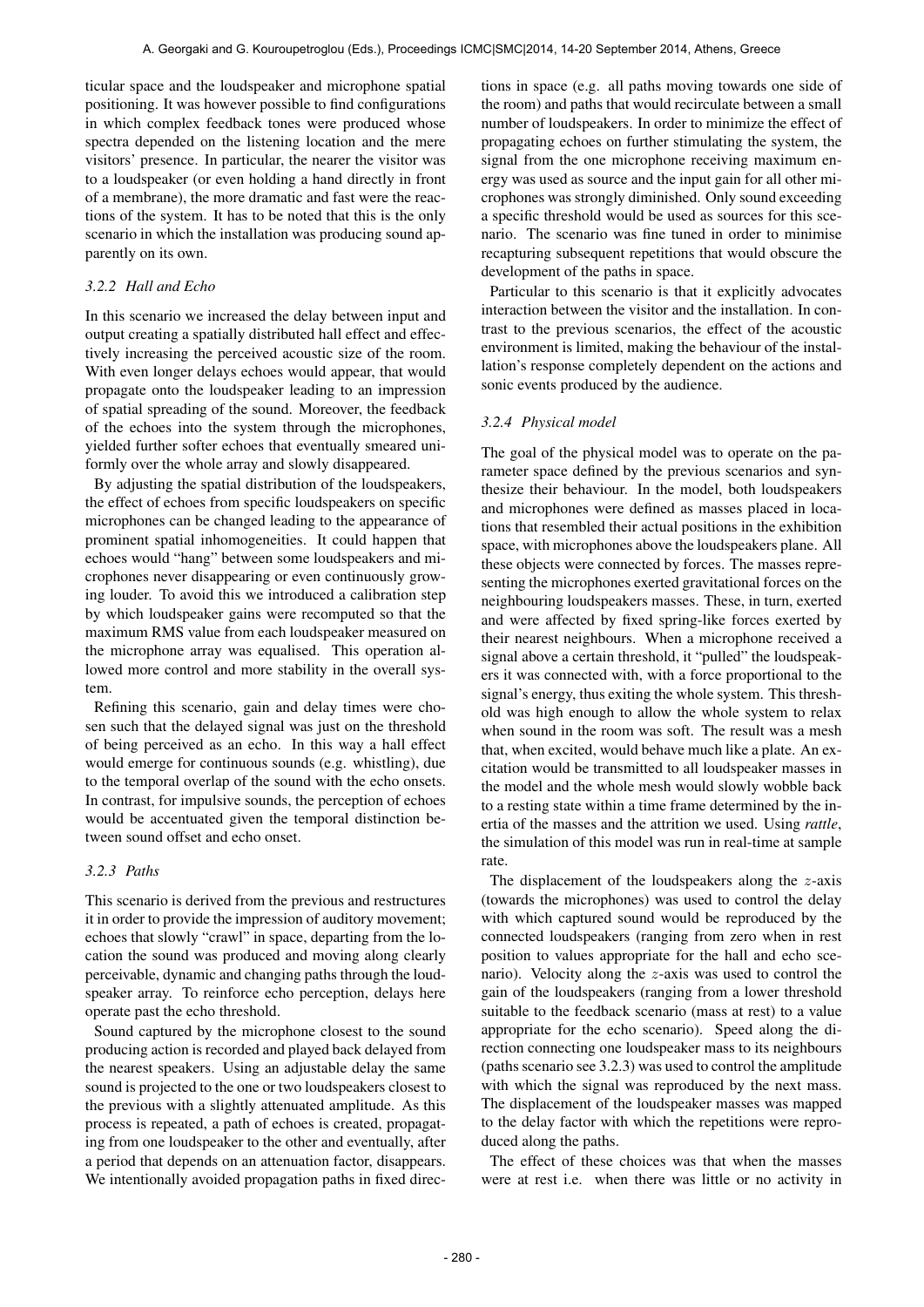the room, the installation would fall into the feedback scenario. As soon as a sound or a feedback tone appeared, the microphone masses would start to pull the loudspeakers. Feedback tones would slowly disappear as the excitation would spread over the whole mesh and the hall and echos scenario would appear. Louder sounds and much activity in the room, would result in greater displacements and speeds of the loudspeaker masses and the path scenario would eventually appear.

Connecting the real-time physical model's state with the parameters of the scenarios, allowed us to recompose and merge the three single eigenbehaviours into one. Fine tuning these mappings was a process that took a long time, but eventually converged into the realisation of one system that would be perceived as coherent, exhibiting a global behaviour that exposed the three scenarios in dependence of the overall activity in the space.

# 3.3 Setup and Staging

The installation was realized using 48 (ca. 5x5x5 cm) loudspeakers and 24 microphones. The first staging decisions related to the placement of the loudspeakers and the microphones. With respect to the loudspeakers, a positioning that would structure the space less rigidly was sought, in order to allow the visitor more freedom in choosing which paths to take through the installation. Loudspeakers were thus distributed quasi-randomly (see Figure 1d), forming small clusters in the exhibition space. Various kinds of objects were used to mount the loudspeakers (music stands, microphone stands, table, wooden blocks) to underline the playful character of the installation. As a consequence and in contrast to a more regular kind of distribution, this configuration led to the appearance of spatial inhomogeneities and local behaviour as the different loudspeakers clusters projected sound slightly differently. Finally, to emphasize the fact that the installation reacts to the sonic activity in the room, some sound producing objects (a snare drum, some squeaky ducks and a trampoline with some bells attached under it) were distributed in the space.

In the context of this exhibition, we worked together with artist Johanna Reiner<sup>4</sup> who helped to shape the installation visually. She further contributed by placing one of her works in the space which was a sizeable hollow heap made out of shredded paper, providing an entrance and enough space for 2-3 persons to lie down (see Figure 1c). As a reaction to her idea, inside the heap we fixed four loudspeakers which reproduced the sound picked up by two microphones placed outside the exhibition venue. In this way, sounds from the exterior could be heard in the heap while the installation provided the background and vice versa.

In contrast to the loudspeakers the microphones were hung from the ceiling in a very regular fashion. The exhibition area was covered with a regular lattice, in which microphones were placed with a fixed distance between them (see figure 1b). The desktop computer running the installation, the necessary audio interfaces, the necessary AD/DA converters, amplifiers and pre-amplifiers were stacked vertically within a box standing roughly opposite to the paper

heap. As a consequence, all signal cables formed a star shaped stem as they connected to the sound system. Although hiding the cabling was appealing to us, for practical as well as aesthetic reasons, it was decided to use it as a visual element of the installation and to shape it consciously.

# 4. EVALUATION

There were three goals targeted by the evaluation: 1. to assess the success with which the perceptual and cognitive phenomena the artist wished to create were communicated to the audience, 2. to understand the audience experience and how this emerged through interaction with the installation and 3. to make a first step towards understanding visitors behaviour in installations involving Sonic Interaction Design .

# 4.1 Evaluation Process

The evaluator observed different visitors to the installation and made some general remarks with respect to the way they behaved in the space. In addition to this, seven participants were invited to visit the sound installation, four of which were filmed while in the installation space. One had neither musical nor sound related training, two had musical training, and four had both musical and sound engineering training. All participants were between twenty and thirty years of age. They did not receive any explicit information about the installation, although some participants have read flyers, or visited the homepage of *Forum Stadtpark* to gather information in advance. They spent as long as they wished in the installation space while being videotaped. Subsequently, they were immediately interviewed. The interviews were open ended and held as informal as possible to give the participants the possibility to talk freely about their impressions. The interviewer interfered when participants when the conversation got stuck or went off topic and made sure the following aspects were addressed: the first impressions upon entering the room, the sound producing actions the visitors used and their perception of interaction with the installation, the way the sound from the installation and its interaction with the room was interpreted, the impressions in the paper heap and comments concerning the temporal evolution of the visitors' impressions with respect to the installation. Interviews and video recordings were subsequently transcribed and analyzed using the method of constant comparisons and a combination of open and selective coding within the grounded theory framework [15, 16].

# 4.2 Overview of the material

In the interviews, participants talked about their sensations, their emotions, their actions, and their thoughts and they described the behaviour of the system, the ways they interacted with it, as well as their theories about how it works. Statements relating to the people's perceptions were classified under the sensation category. Within this category subcategories relating to visual and auditory sensations were created. Auditory sensations were further subdivided in

<sup>4</sup> http://johannareiner.at/jr/about/, accessed 2014-04-12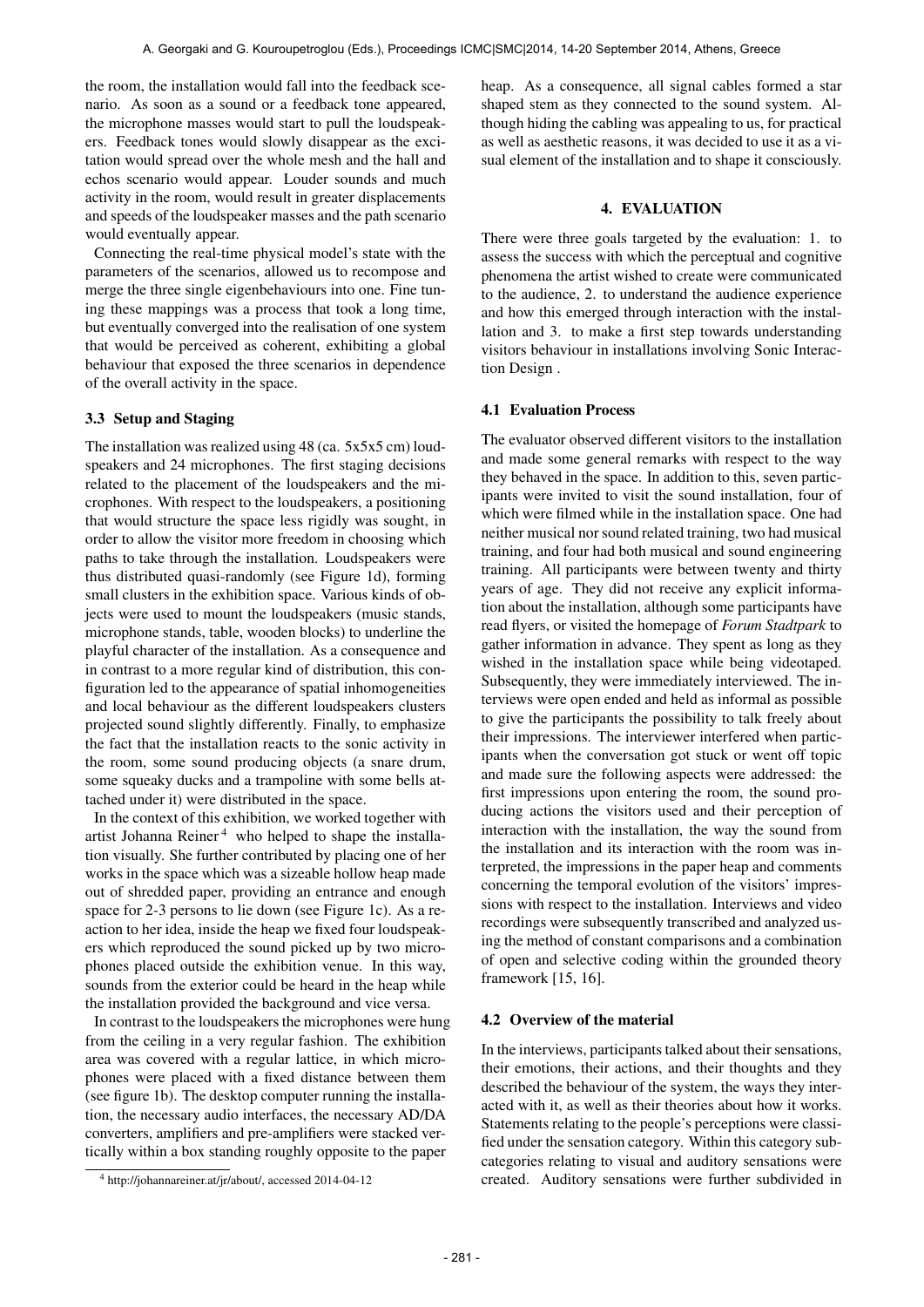

Figure 2: An overview of the tags used in the evaluation

sensations relating to timbre, pitch, loudness, and the temporal and spatial dynamics of the installation sound on one hand, and sensations relating to the room acoustics on the other. This was because visitors differentiated explicitly between the sound of the installation and the perceived room acoustics, and because they related the first to the way the installation responded to their actions, while no direct relationship between the latter and their actions was established. Statements relating to the visitor's emotions were classified under the emotion category. Statements relating to the visitors' thoughts, theories, and hypotheses with respect to how the installation works were classified under the theory category. Finally, statements relating to the way people interacted and perceived interaction with the installation were classified under the interaction category. An overview of the coding scheme, mixed together with the attributes that were assigned to the different aforementioned categories appears in Figure 2. The coding scheme emerged by balancing between the way the artist described the installation and the way the installation was described by the visitors.

Statements under the visual sensation category were mostly collected when people described their first impressions. Very few comments relating to visual aspects appeared in other parts of the interviews. Importantly however, the visual appearance of the installation dominated the first impressions of the visitors and shaped their expectations. Only two visitors referred to an auditory impression as their first impression, while the rest referred to the visual appearance of the installation when describing their first impressions; the paper heap, the loudspeakers, the cables hanging from the ceiling, and the microphones. All visitors entered the space in a cautionary mode and expected to receive some immediate auditory sensation. It was not until accidental sound producing actions, as footsteps, laying down a jacket etc., occurred or the sound producing objects were used that the interactive aspect of the installation became obvious. This required however some time and it was often the case that people did not notice it; some visitors (not participating in the evaluation) would sometimes leave without interacting, or producing sound at all.

Participants used attributes relating to the pitch and the timbral, temporal, and spatial dimensions of the sound, as well as metaphors to describe the auditory impressions classified under the auditory sensation subcategory. They often mentioned that the sound from the installation was a pitch shifted version of the sound of their actions. Terms such as noises, rumbling, sound from mice or cats, crackling, thundering were used to describe the response to their sound producing actions. Other preferred technical terms such as echoes, sometimes called delays, or explicitly feedback. Attributes such as circular movement of sound, sound from all directions and sound from different locations were used to describe spatial auditory perception. Perception of auditory movement was however not clearly established, and only one person mentioned perceiving paths in the way sound was moving, while there was a general agreement that the location of the sound from the installation was spatially diffuse.

Most of statements under the emotion subcategory appeared when people described the sound of the installation. Some people, in particular people with no sound engineering training, did not use audio terminology and referred to the sound from the installation using explicitly affective terms, such as aggressive, relaxed, chaotic, cool, dark and so on. Few statements relating to emotion were collected in response to a visual sensation. One notable statement related to the contrast between the visual and the auditory room impression of the room, resulting from the fact that the first was classified as dry and empty and the second as rich and full, which was described as strange by the visitor.

When examining statements under the room subcategory all participants agreed that the perception of the room acoustics was influenced by the installation and that they felt that they were in an acoustically larger room. Only one person however, mentioned perceiving dynamic changes in the acoustic size of the room, albeit without establishing any connection to his actions.

The paper heap was perceived as a separate environment. The auditory scene inside the heap was recognized as a public location soundscape; but not a live one. The lack of a way to influence the sound was however evident to all.

A large number of statements were classified under the behaviour subcategory. In order to refer to the sound from the installation visitors used the term soundscape quite often, but also terms such as the room, the delays, the echoes etc. Expressions like it (i.e. the sound from the installation) spreads, moves, changes depending on the timbre, the location, the pitch and the intensity of my actions, changes depending on my location were often used to describe the installation behaviour. The contrast between local and global behaviour was prominent in the visitors's remarks. Most of the people made remarks concerning how the sound was different depending on where they were in the space and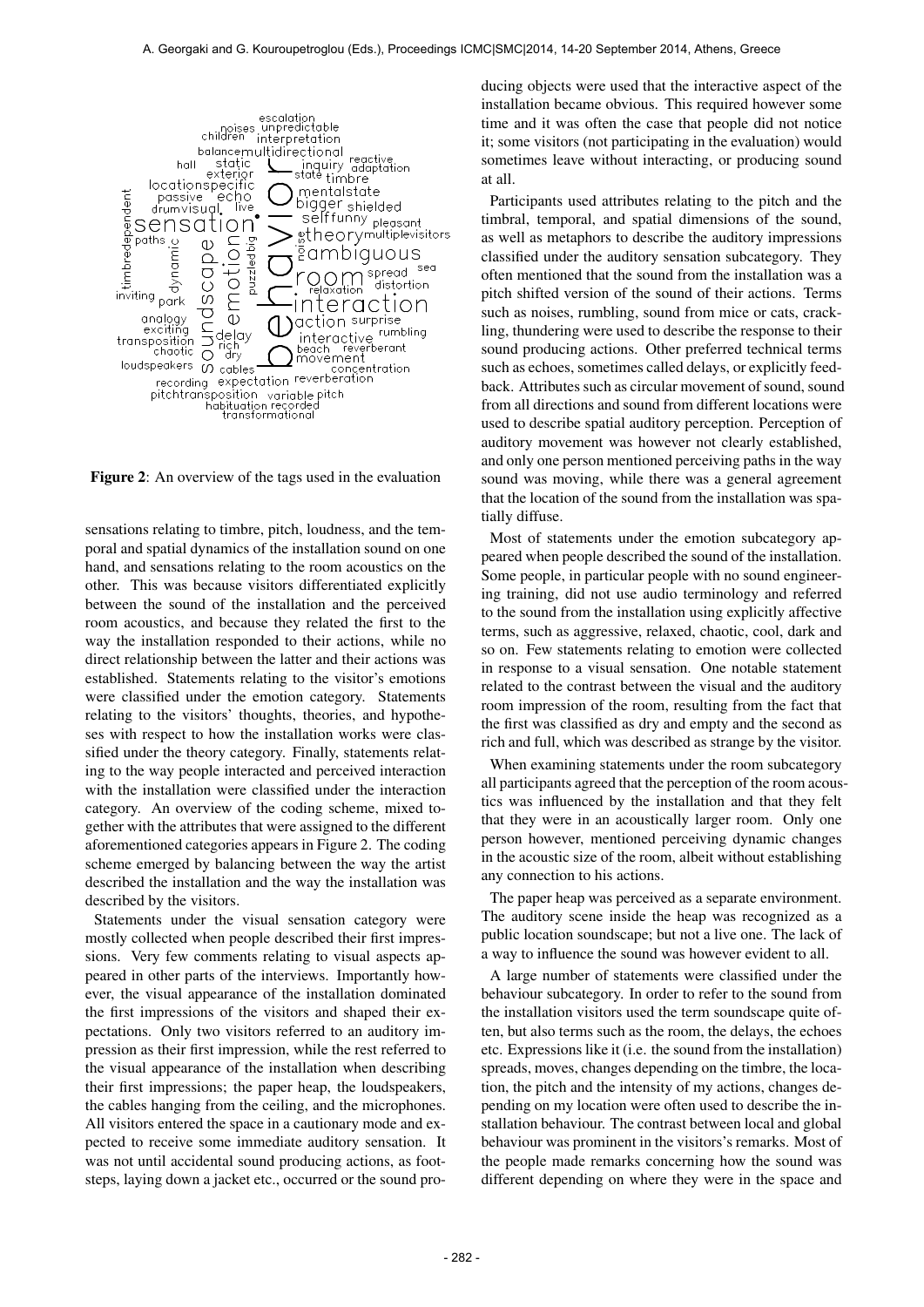their proximity to the loudspeakers. One person even listened directly on the loudspeakers and compared to the sound when standing away from them.

#### 5. DISCUSSION AND CONCLUSIONS

In the statements under the interaction category, the installation was described as interactive by all visitors, who justified their judgement based on the immediate auditory feedback they received in response to their sound producing actions and the resemblance of the sound from the installation to the sound of their actions. The different sound producing instruments in the room were used extensively and quite often other sound producing actions were employed, such as singing, shouting, dropping things, clapping and so on. Visitors enacted with the installation in a primarily playful and explorative way, in which the system was stimulated for fun and not directly to test a hypothesis. The installation was thus interpreted as a rich medium where variable perceptions could be created and observed, a pattern that was also quite evident in the video recordings.

Quite often statements classified under the behavior category overlapped with statements under the interaction category. This is not surprising as the installation behaviour was meant to manifest as a result of the interaction with the visitors. In addition to establishing that the installation responds to their actions, visitors noticed that they could shape the installation behaviour using the timbre and the location of the sound of their actions and to a lesser extent the loudness and the pitch of the sounds they were creating. There was however difficulty in establishing exact patterns in the way the installation responded. Visitors related these difficulties to the irregularity of the spatial and timbral mapping between the sound producing action and the feedback from the installation. This led to some inconclusive experiments in which visitors tried to establish ways to control the sound of the installation and compose it. For example, one person focused with limited success on controlling the pitch trajectory of the sound of the installation by the pitch of the sounds he was creating. Another person tried to form a chord by consecutively playing single notes on the whistle, albeit to limited success. A relatively successful experiment emerged when one person noticed that silent or calm behaviour on her side resulted in an inviting atmosphere, whereas loud signals resulted in aggressive and scary noises and stimulated the system accordingly. Irrespective of the success of their experiments, people mentioned that they provided them with insight on the internal workings of the installation. Interaction with the installation often stopped upon reaching a satisfactory conclusion with respect to how the installation works or a feeling that the possible scenarios have been explored. Three visitors predicted that the (only) partial resemblance between the sound produced by the installation and the sound of their actions would lead to difficulties in relating them in cases in which more than one person produced sound. This was also evident in the opening ceremony, when many people stimulated the installation simultaneously: although they were playfully interacting they had difficulties establishing a causal connection between feedback and action.

The results of the evaluation show that the major goal of the artist to create an agent that exhibits behaviour, in the sense of changes in time or space of an entity in relation to its surroundings, was successful. At the same time, it appears that certain aspects of the implementation as well as the calibration of the scenarios could be further tuned. For example the implementation of the auditory movement paths was not as successful as visitors did not experience the intended sensation. In addition, people mentioned a stable impression of an acoustically bigger room, rather than a room whose dimensions change as was the original intention.

Despite the small amount of participants, the evaluation provided us with a wealth of material and some interesting findings that could be generalised in future work. These relate to the weight of the visual appearance on the initial perception of sound installations and the difficulty in identifying how to interact with the installation that puzzled the listeners. The difficulty to "find where to start", as a visitor put it, may be attributed to the *invisibility* of the interface as well as the "unfamiliar" interaction technique. As in order to interact with the installation one has to produce sound, no evidence of the interaction potential appears until such an action is undertaken. Although accidental sound producing actions as well as the sound producing objects provided hints to the interactive component of the installation these were not clear enough for some of the visitors. Thus, it might be relevant to consider how to make the existing affordances "audible".

Another finding to consider in the future relates to the inquisitive nature of the visitors, manifested as the tendency to find ways to explicitly control the installation and synthesize its soundscape. Although the original intention to stimulate playful interaction was successful, some visitors sought a more structured way to interact with installation. The artistic decision here was not to provide a soundscape composition tool but an agent that contributes on equal terms as the visitor to the sound of the installation. It is therefore not surprising that such experiments were not successful. This finding would be important to consider when revisiting the installation as it would be interesting to investigate how it may relate to the creative engagement of the public[17].

Based on our experience with this project, we mention that introducing evaluation in the installation development cycle resulted in an exchange that provided both the evaluators and the artists with insight. Specifically it sharpened the questions addressed by the evaluation and helped the artists in clarifying ideas that could otherwise have remained implicit.

We mention two aspects that we consider worth discussing concerning evaluation strategies. First, that the video-recall method commonly used in such evaluations might need to be revised so that it can be applied to interactive audio installations. This is because video even when supplemented with audio recorded with conventional means, does not appear to provide material the visitor can relate to when spatial sound is used in the installation. The more